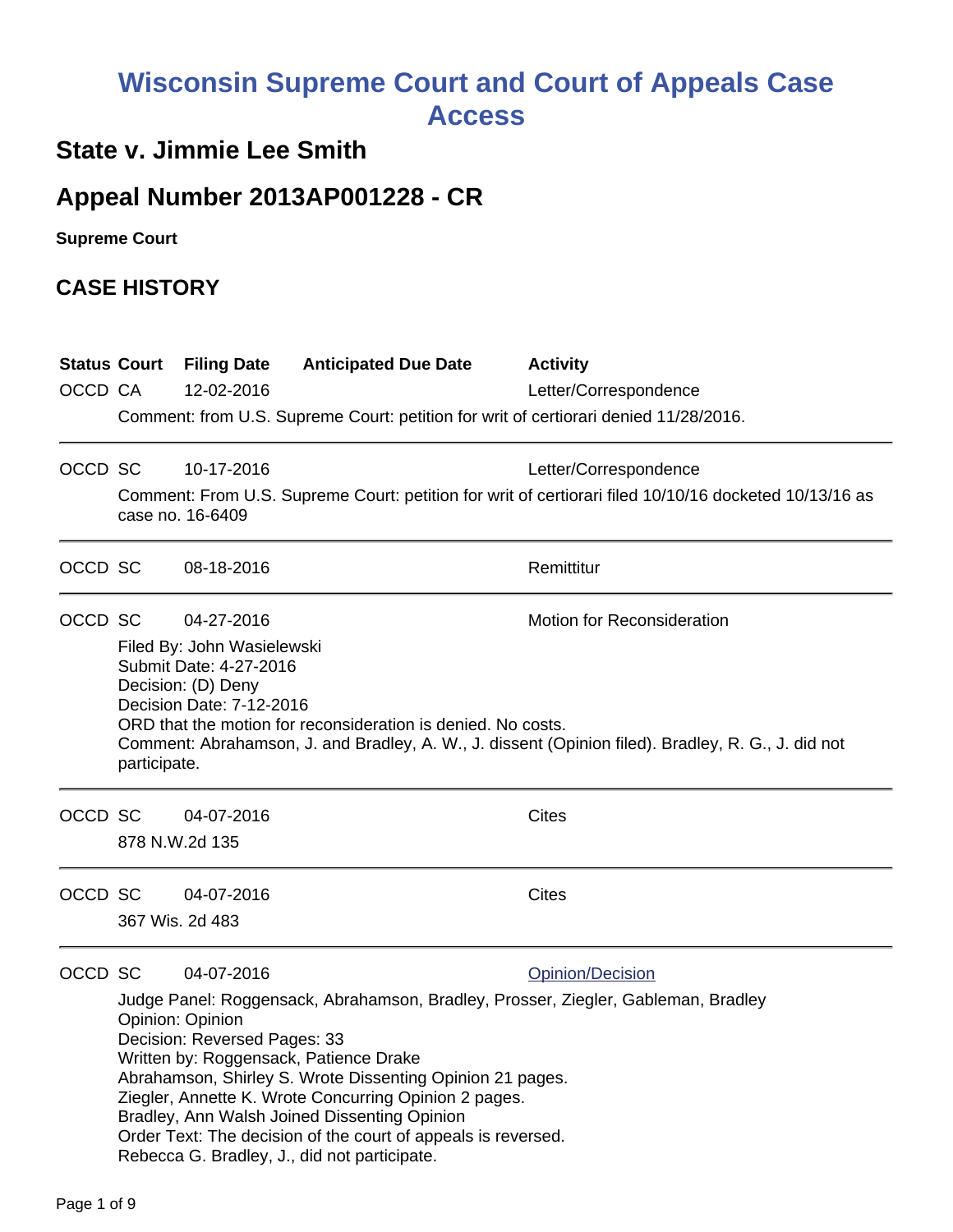| OCCD SC |                                                                                                                                                                                                                                                                                                       | 04-05-2016<br>Comment: PDC No: 2016 WI 23                                      | <b>Public Domain Citation</b>                                                                                          |  |  |  |
|---------|-------------------------------------------------------------------------------------------------------------------------------------------------------------------------------------------------------------------------------------------------------------------------------------------------------|--------------------------------------------------------------------------------|------------------------------------------------------------------------------------------------------------------------|--|--|--|
| OCCD SC |                                                                                                                                                                                                                                                                                                       | 11-24-2015<br>Comment: Address changed for attorney: 16242 John T. Wasielewski | Attorney address updated                                                                                               |  |  |  |
| OCCD SC |                                                                                                                                                                                                                                                                                                       | 10-06-2015                                                                     | Oral Argument<br>Comment: at 1:30 p.m. Atty Christine A Remington for Pla-Res-Pet; Atty John T Wasielewski for Def-App |  |  |  |
| OCCD SC |                                                                                                                                                                                                                                                                                                       | 09-08-2015                                                                     | <b>Briefs Received At State Law Library</b>                                                                            |  |  |  |
| OCCD SC |                                                                                                                                                                                                                                                                                                       | 08-17-2015                                                                     | <b>Reply Brief-Supreme Court</b><br><b>Reply Brief-Supreme Court</b>                                                   |  |  |  |
|         |                                                                                                                                                                                                                                                                                                       | Filed By: Christine Remington                                                  |                                                                                                                        |  |  |  |
| OCCD SC |                                                                                                                                                                                                                                                                                                       | 08-03-2015                                                                     | <b>Rejected Electronic Document</b>                                                                                    |  |  |  |
|         | Comment: The electronic version of the Supreme Court brief of defendant-appellant was rejected due to<br>the party designation being incorrect under State of WI. It should read Plaintiff-Respondent-Petitioner.<br>Please reload a corrected version and notify the clerk's office staff when done. |                                                                                |                                                                                                                        |  |  |  |
| OCCD SC |                                                                                                                                                                                                                                                                                                       | 08-03-2015                                                                     | Response Brief-Supreme Court<br><b>Response Brief-Supreme Court</b>                                                    |  |  |  |
|         | Filed By: John Wasielewski<br>Comment: Please note the party designation on the caption was corrected on the covers of all briefs.<br>Please use the above caption on all future briefs.                                                                                                              |                                                                                |                                                                                                                        |  |  |  |
| OCCD SC |                                                                                                                                                                                                                                                                                                       | 07-16-2015                                                                     | Response                                                                                                               |  |  |  |
|         |                                                                                                                                                                                                                                                                                                       | Comment: 10 extra copies of CA brief for SC.                                   |                                                                                                                        |  |  |  |
| OCCD SC |                                                                                                                                                                                                                                                                                                       | 07-13-2015                                                                     | <b>First Brief-Supreme Court</b><br><b>First Brief-Supreme Court</b>                                                   |  |  |  |
|         |                                                                                                                                                                                                                                                                                                       | Filed By: Christine Remington                                                  |                                                                                                                        |  |  |  |
| OCCD SC |                                                                                                                                                                                                                                                                                                       | 07-10-2015                                                                     | Assigned-Oral Argument                                                                                                 |  |  |  |
| OCCD SC |                                                                                                                                                                                                                                                                                                       | 06-12-2015                                                                     | <b>Caption Amended</b>                                                                                                 |  |  |  |
| OCCD SC |                                                                                                                                                                                                                                                                                                       | 06-12-2015                                                                     | Court Changed to Supreme Court                                                                                         |  |  |  |
| OCCD CA |                                                                                                                                                                                                                                                                                                       | 05-13-2015<br>Comment: Letter responses are not efiled.                        | <b>Rejected Electronic Document</b>                                                                                    |  |  |  |
| OCCD SC |                                                                                                                                                                                                                                                                                                       | 04-29-2015                                                                     | <b>Court Order</b>                                                                                                     |  |  |  |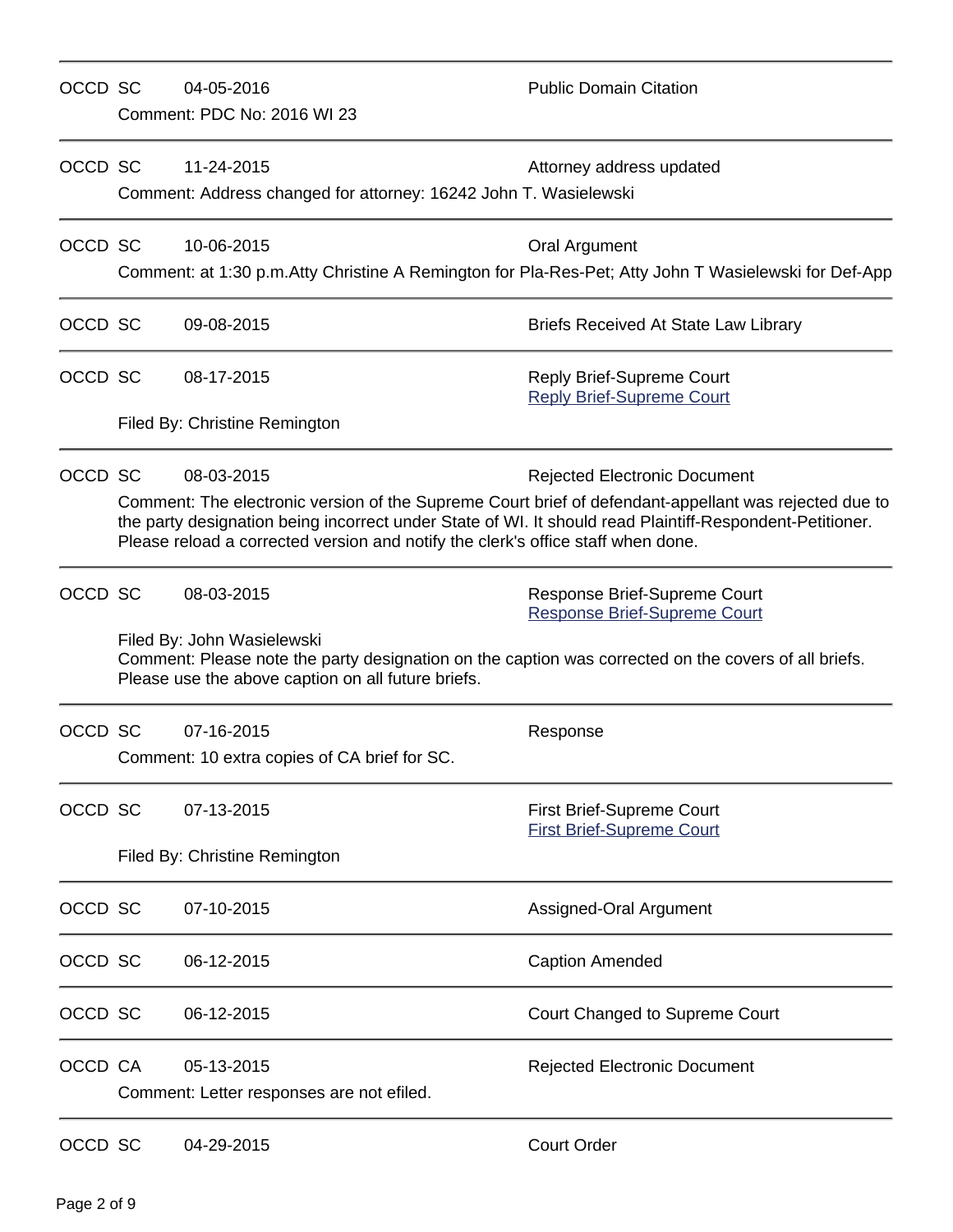IT IS ORDERED that the parties file simultaneous letters/briefs by May 13, 2015, discussing the impact of the Daniel Case, if any, on the issues raised in the petition for review.

| OCCD SC |                                                                                                                                                                                                                                                                                                                                                                                                                                                                                                                   | 04-29-2015                                                                                | <b>Hold Status</b>                                                                                                             |  |
|---------|-------------------------------------------------------------------------------------------------------------------------------------------------------------------------------------------------------------------------------------------------------------------------------------------------------------------------------------------------------------------------------------------------------------------------------------------------------------------------------------------------------------------|-------------------------------------------------------------------------------------------|--------------------------------------------------------------------------------------------------------------------------------|--|
| OCCD SC |                                                                                                                                                                                                                                                                                                                                                                                                                                                                                                                   | 01-13-2015<br>Case No. 2012AP2692, State v. Daniel (oral argument heard Janaury 9, 2015). | <b>Court Order</b><br>IT IS ORDERED that the petition for review shall be held in abeyance pending this court's disposition of |  |
| OCCD CA |                                                                                                                                                                                                                                                                                                                                                                                                                                                                                                                   | 11-10-2014                                                                                | <b>Final Publication</b>                                                                                                       |  |
| OCCD CA |                                                                                                                                                                                                                                                                                                                                                                                                                                                                                                                   | 10-29-2014<br>357 Wis. 2d 582                                                             | Cites                                                                                                                          |  |
| OCCD CA |                                                                                                                                                                                                                                                                                                                                                                                                                                                                                                                   | 10-29-2014<br>855 N.W.2d 422                                                              | <b>Cites</b>                                                                                                                   |  |
| OCCD CA |                                                                                                                                                                                                                                                                                                                                                                                                                                                                                                                   | 10-29-2014                                                                                | <b>Opinion Ordered Published</b>                                                                                               |  |
| OCCD CA |                                                                                                                                                                                                                                                                                                                                                                                                                                                                                                                   | 10-29-2014<br>Comment: PDC No: 2014 WI App 98                                             | <b>Public Domain Citation</b>                                                                                                  |  |
| OCCD SC | 10-15-2014<br><b>Attorney Change</b><br>Comment: Added W. D. Weinstein, AAG, Counsel for Pla-Res                                                                                                                                                                                                                                                                                                                                                                                                                  |                                                                                           |                                                                                                                                |  |
| OCCD SC |                                                                                                                                                                                                                                                                                                                                                                                                                                                                                                                   | 10-15-2014<br><b>Comment: Filed by State</b>                                              | Fee Waived                                                                                                                     |  |
| OCCD SC | <b>Petition for Review</b><br>10-15-2014<br>Filed By: Christine Remington<br>Submit Date: 10-24-2014<br>Decision: (G) Grant<br>Decision Date: 6-12-2015<br>IT IS ORDERED that the petition for review is granted. Briefs/statements 30/20/10.<br><b>Motion Response</b><br>Filed By: Christine Remington<br>Submit Date: 5-13-2015<br><b>Motion Response</b><br>Filed By: John Wasielewski<br>Submit Date: 5-13-2015<br>Comment: 10/24/14, Rec'd Response; 05/13/15, Rec'd responses from parties to 04/29/14 cto |                                                                                           |                                                                                                                                |  |
| OCCD CA |                                                                                                                                                                                                                                                                                                                                                                                                                                                                                                                   | 09-16-2014                                                                                | Errata Issued                                                                                                                  |  |
| OCCD CA |                                                                                                                                                                                                                                                                                                                                                                                                                                                                                                                   | 09-16-2014                                                                                | Errata Issued                                                                                                                  |  |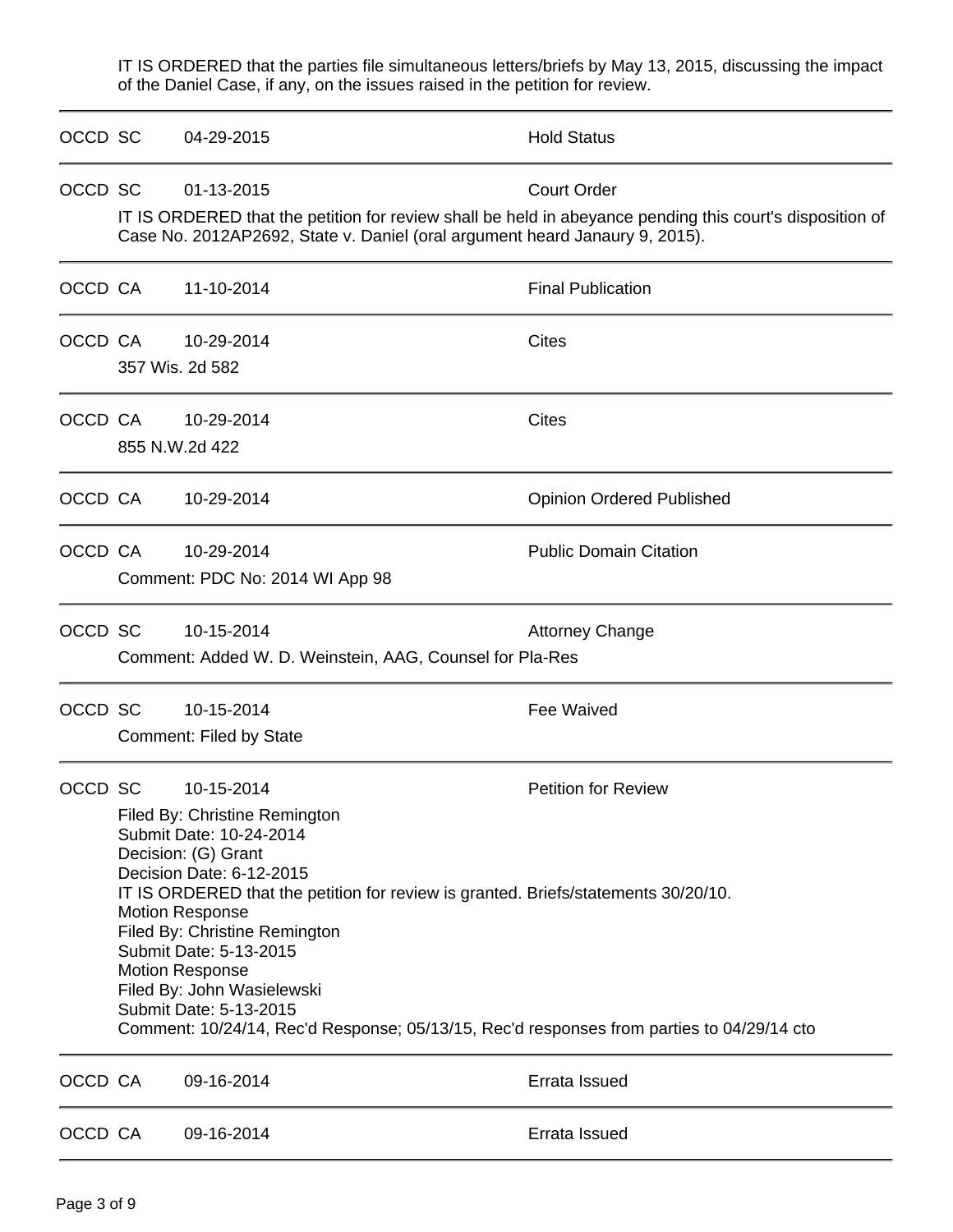Order Text: Judgment and order reversed and remanded. OCCD CA 04-01-2014 Submitted on Briefs OCCD CA 02-17-2014 Briefs Received At State Law Library OCCD CA 01-31-2014 Record and Briefs Sent to District 1 OCCD CA 01-29-2014 **Reply Brief** [Reply Brief](https://acefiling.wicourts.gov/document/eFiled/2013AP001228/107637) Filed By: John Wasielewski Comment: received 10 copies of BRY for SC use. PS 7-13-2015 OCCD CA  $01-08-2014$  Brief of Respondent(s) [Brief of Respondent\(s\)](https://acefiling.wicourts.gov/document/eFiled/2013AP001228/106625) Filed By: Christine Remington Comment: received 10 copies of BRS for SC use. PS 7-1-15 OCCD CA 12-06-2013 Motion to Extend Time Filed By: Christine Remington Submit Date: 12-9-2013 Decision: (G) Grant Decision Date: 12-10-2013 IT IS ORDERED that the deadline for the State to file its brief is extended through January 8, 2014. See Wis. Stat. Rule 809.82(2)(a) (2011-12). See BRS event due on 1-8-2014 OCCD CA 11-25-2013 **Attorney Change** Comment: W/drew AAG Weber, added AAG Remington as counsel for State per letter. OCCD CA 11-07-2013 Rejected Electronic Document Comment: The e filed version of the Brief of Appellant is being rejected because the only page efiled was the table of authorities. Please reload the complete brief portion along with the efiling certification and notifty the Deputy 1 clerk when finished. OCCD CA 11-07-2013 Brief & Appx of Appellant(s) [Brief of Appellant](https://acefiling.wicourts.gov/document/eFiled/2013AP001228/104293) Filed By: John Wasielewski Comment: Appx to Brief of Appellant(s): received 10 copies of BAP for SC use. PS 7-13-2015

OCCD CA 09-16-2014 **Opinion** [Opinion/Decision](http://www.wicourts.gov/other/appeals/caopin.jsp?docket_number=2013AP001228)

Judge Panel: Fine, Brennan, Kessler

Written by: Kessler, Joan F.

Decision: Reversed and remanded Pages: 18

Opinion: Opinion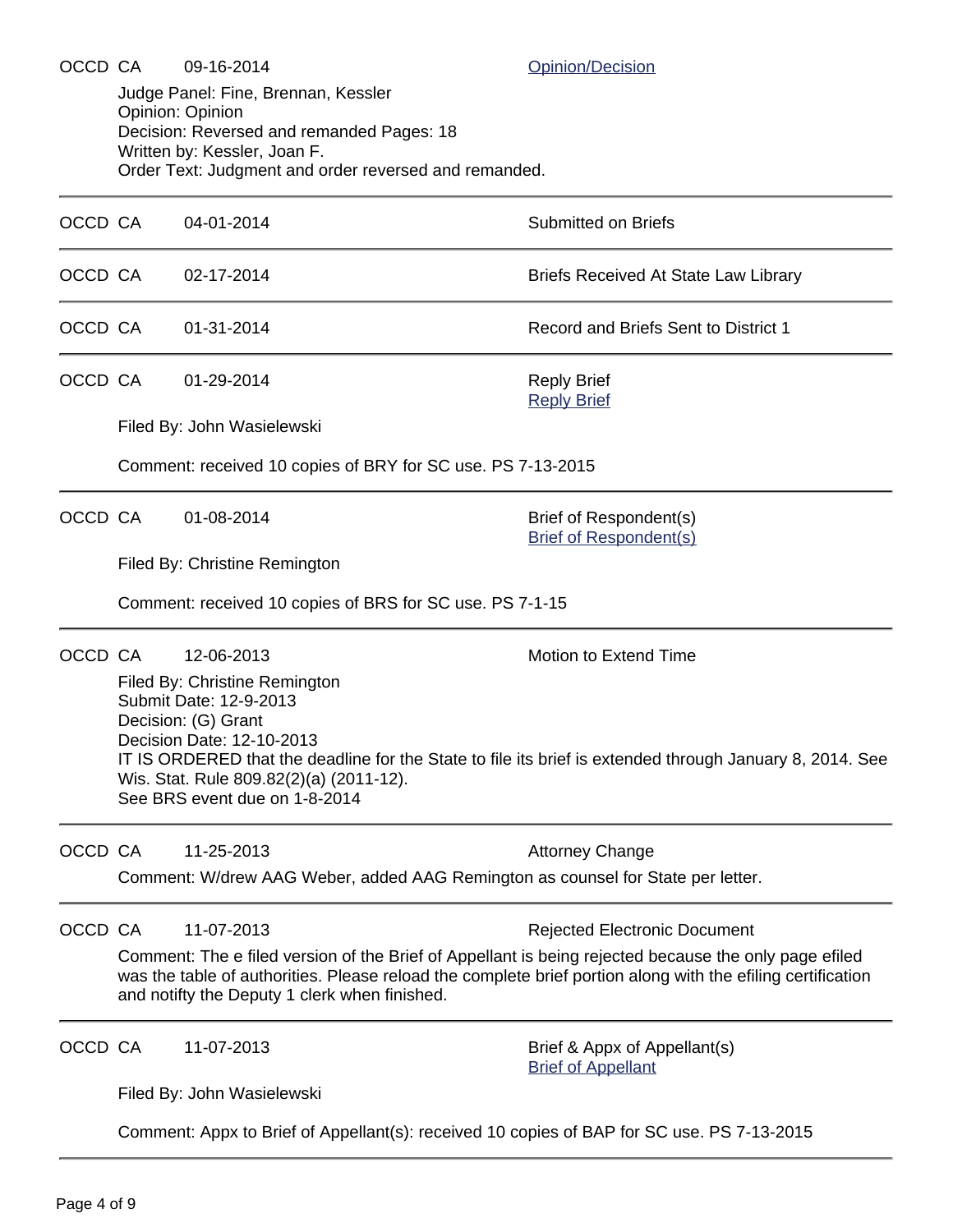Comment: 96-18 to 100-5

OCCD CA 09-27-2013 Motion to Correct/Supplement Record Filed By: John Wasielewski Submit Date: 10-15-2013 Decision: (G) Grant Decision Date: 10-18-2013 IT IS ORDERED that the appellant shall cause the above-listed documents to be filed with the clerk of circuit court within five days if they are not already part of the circuit court record. IT IS FURTHER ORDERED that the clerk of the circuit court shall file a supplemental return to include the above-listed items no later than five days from the date of this order or, if the documents are not currently part of the circuit court record, no later than five days from the date they are filed by the appellant. IT IS FURTHER ORDERED that the time for the appellant to file an appellants brief is extended until five days from the date the record is supplemented. Comment: & MXT/ BAP OCCD CA 09-25-2013 Motion to Extend Time Filed By: John Wasielewski Submit Date: 9-26-2013 Decision: (G) Grant Decision Date: 9-27-2013 IT IS ORDERED that the time for the appellant to file an appellant's brief is extended until 09/30/13. See Wis. Stat. Rule 809.82(2)(a) (2011-12). See BAP event due on 9-30-2013 OCCD CA 08-19-2013 Court Order IT IS ORDERED that the deadline for the trial court to decide the postconviction motion is extended to May 13, 2013. OCCD CA 08-16-2013 Record Comment: 1-16 to 95-5 OCCD CA 08-02-2013 Motion to Extend Time Filed By: John Barrett Submit Date: 8-2-2013 Decision: (G) Grant Decision Date: 8-6-2013 IT IS ORDERED that the deadline for transmitting the record to this court is extended until August 19, 2013. See REC event due on 8-19-2013 OCCD CA 07-17-2013 Court Reporter's Statement-Trans. Court Reporter Name: (Palis, Karen) Comment: DO NOT PURSUE, transcript filed 07/17/13 OCCD CA 07-12-2013 Motion to Extend Time Filed By: John Barrett Submit Date: 7-12-2013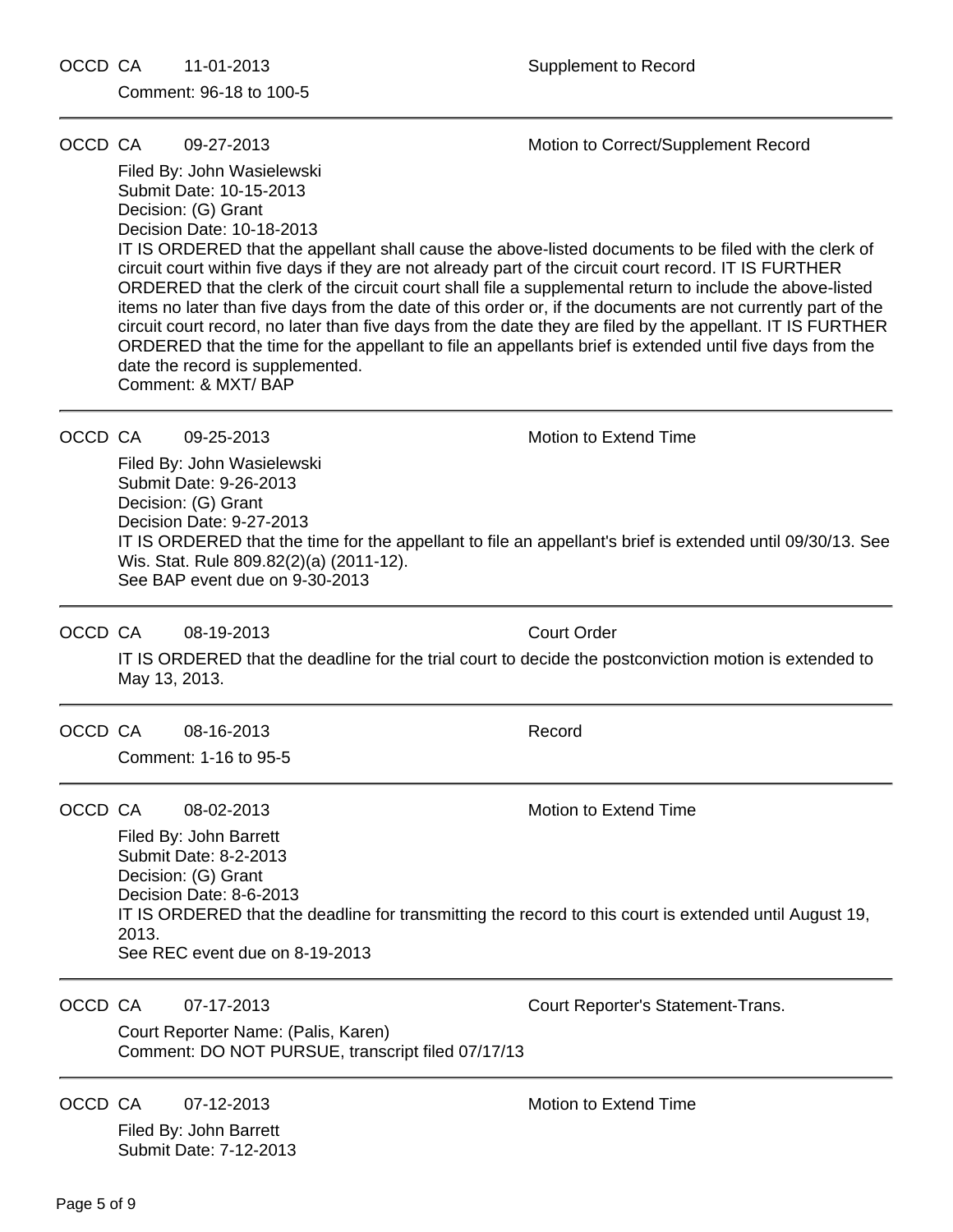|         | Decision: (G) Grant<br>Decision Date: 7-17-2013<br>IT IS ORDERED the deadline for the Milwaukee County Clerk of Circuit Court to transmit the record to<br>the court of appeals is extended through 08/05/13. See Wis. Stat. Rule 809.82(2)(a)(2011-12).<br>See REC event due on 8-5-2013 |                                                                                                                                                                                                                                                                                                           |                                            |  |  |  |  |
|---------|-------------------------------------------------------------------------------------------------------------------------------------------------------------------------------------------------------------------------------------------------------------------------------------------|-----------------------------------------------------------------------------------------------------------------------------------------------------------------------------------------------------------------------------------------------------------------------------------------------------------|--------------------------------------------|--|--|--|--|
| OCCD CA |                                                                                                                                                                                                                                                                                           | 07-09-2013                                                                                                                                                                                                                                                                                                | <b>Statement on Transcript</b>             |  |  |  |  |
|         | Filed By: John Wasielewski<br><b>Status: Ordered</b><br>Comment: (per 06/13/2013 cto), 06/20/13, CRS filed by Karen Keto of 03/31/11 transcript on 06/17/13                                                                                                                               |                                                                                                                                                                                                                                                                                                           |                                            |  |  |  |  |
| OCCD CA |                                                                                                                                                                                                                                                                                           | 06-12-2013                                                                                                                                                                                                                                                                                                | <b>Motion to Extend Time</b>               |  |  |  |  |
|         | Filed By: John Wasielewski<br>Submit Date: 6-12-2013<br>Decision: (G) Grant<br>Decision Date: 6-13-2013<br>IT IS ORDERED the deadline for Smith to file his statement or statements on transcripts in this matter is<br>extended to 07/05/13.<br>See SRT event due on 7-5-2013            |                                                                                                                                                                                                                                                                                                           |                                            |  |  |  |  |
| OCCD CA |                                                                                                                                                                                                                                                                                           | 06-03-2013                                                                                                                                                                                                                                                                                                | Notif. Sent-Filing of NAP & Ct. Record     |  |  |  |  |
| OCCD CA |                                                                                                                                                                                                                                                                                           | 06-03-2013                                                                                                                                                                                                                                                                                                | Notice of Appeal & Court Record            |  |  |  |  |
| OCCD CA |                                                                                                                                                                                                                                                                                           | 06-03-2013                                                                                                                                                                                                                                                                                                | X Transfer                                 |  |  |  |  |
| OCCD CA |                                                                                                                                                                                                                                                                                           | 05-28-2013<br>Received SPD Appointment Order<br>Comment: Filed by John T. Wasielewski                                                                                                                                                                                                                     |                                            |  |  |  |  |
| OCCD CA |                                                                                                                                                                                                                                                                                           | 05-28-2013                                                                                                                                                                                                                                                                                                | Notice of Appeal filed in Cir. Ct.         |  |  |  |  |
| OCCD CA |                                                                                                                                                                                                                                                                                           | 05-13-2013                                                                                                                                                                                                                                                                                                | <b>Order of Circuit Court</b>              |  |  |  |  |
| OCCD CA |                                                                                                                                                                                                                                                                                           | 03-11-2013                                                                                                                                                                                                                                                                                                | <b>MXT</b> to Decide Postconviction Motion |  |  |  |  |
|         |                                                                                                                                                                                                                                                                                           | Filed By: John Wasielewski<br>Submit Date: 3-11-2013<br>Decision: (G) Grant<br>Decision Date: 3-13-2013<br>IT IS ORDERED that the deadline for the circuit court to decide Smith's postconviction motion is<br>extended through May 10, 2013. See Wis. Stat. Rule 809.82(2)(a) (2011-12).<br>Comment: 8th |                                            |  |  |  |  |
| OCCD CA |                                                                                                                                                                                                                                                                                           | 01-28-2013                                                                                                                                                                                                                                                                                                | <b>MXT to Decide Postconviction Motion</b> |  |  |  |  |
|         | Filed By: John Wasielewski<br>Suhmit Dato: 1-28-2012                                                                                                                                                                                                                                      |                                                                                                                                                                                                                                                                                                           |                                            |  |  |  |  |

Submit Date: 1-28-2013 Decision: (G) Grant Decision Date: 1-30-2013 IT IS ORDERED that the deadline for the circuit court to decide Smith's postconviction motion is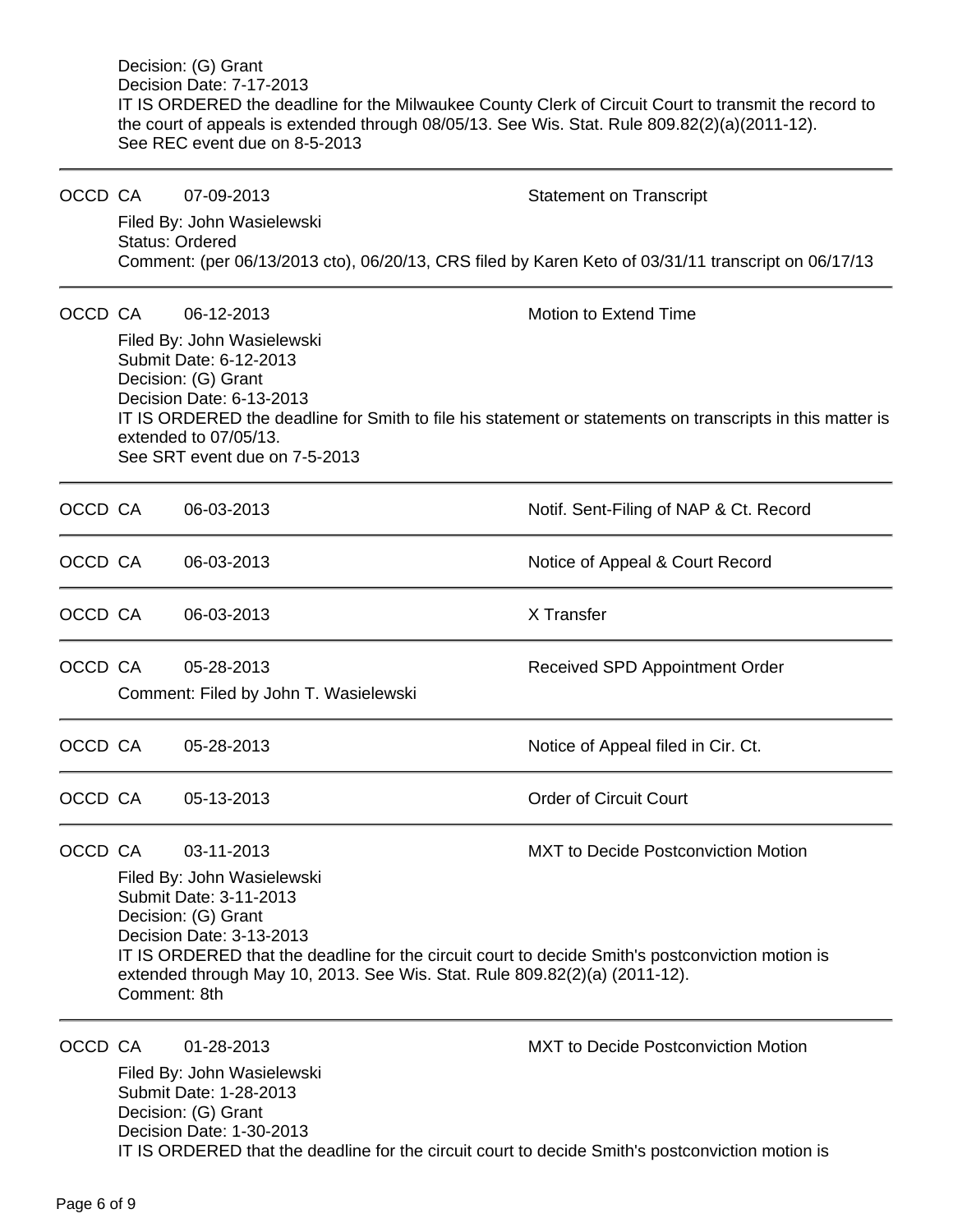extended through March 15, 2013. See Wis. Stat. Rule 809.82(2)(a) (2011-12). Comment: 7th

OCCD CA 09-27-2012 MXT to Decide Postconviction Motion

Filed By: John Wasielewski Submit Date: 9-28-2012 Decision: (G) Grant Decision Date: 10-1-2012 IT IS ORDERED the deadline for deciding the postconviction motion is extended until 02/01/13. Comment: 6th

OCCD CA 08-24-2012 MXT to Decide Postconviction Motion

Filed By: John Wasielewski Submit Date: 8-24-2012 Decision: (G) Grant Decision Date: 8-27-2012 IT IS ORDERED that the deadline for the circuit court to decide the postconviction motion is extended to September 28, 2012. Comment: 5th

OCCD CA 06-01-2012 MXT to Decide Postconviction Motion

Filed By: John Wasielewski Submit Date: 6-1-2012 Decision: (G) Grant Decision Date: 6-5-2012 IT IS ORDERED the deadline for the circuit court to decide the postconviction motion is extended to 08/24/12. Comment: 4th

OCCD CA 04-04-2012 **MXT** to Decide Postconviction Motion

Filed By: John Wasielewski Submit Date: 4-4-2012 Decision: (G) Grant Decision Date: 4-5-2012 IT IS ORDERED that the deadline for the circuit court to decide Smith's postconviction motion is extended through June 1, 2012. See Wis. Stat. Rule 809.82(2)(a) (2009-10). Comment: 3d

OCCD CA 02-15-2012 MXT to Decide Postconviction Motion

Filed By: John Wasielewski Submit Date: 2-15-2012 Decision: (G) Grant Decision Date: 2-16-2012 ORD that the deadline for the circuit court to decide Smith's postconviction motion is extended through May 4, 2012. See WIS. STAT. RULE 809.82(2)(a) (2009-10). Comment: 2nd.

Filed By: John Wasielewski Submit Date: 11-28-2011 Decision: (G) Grant

OCCD CA 11-28-2011 MXT to Decide Postconviction Motion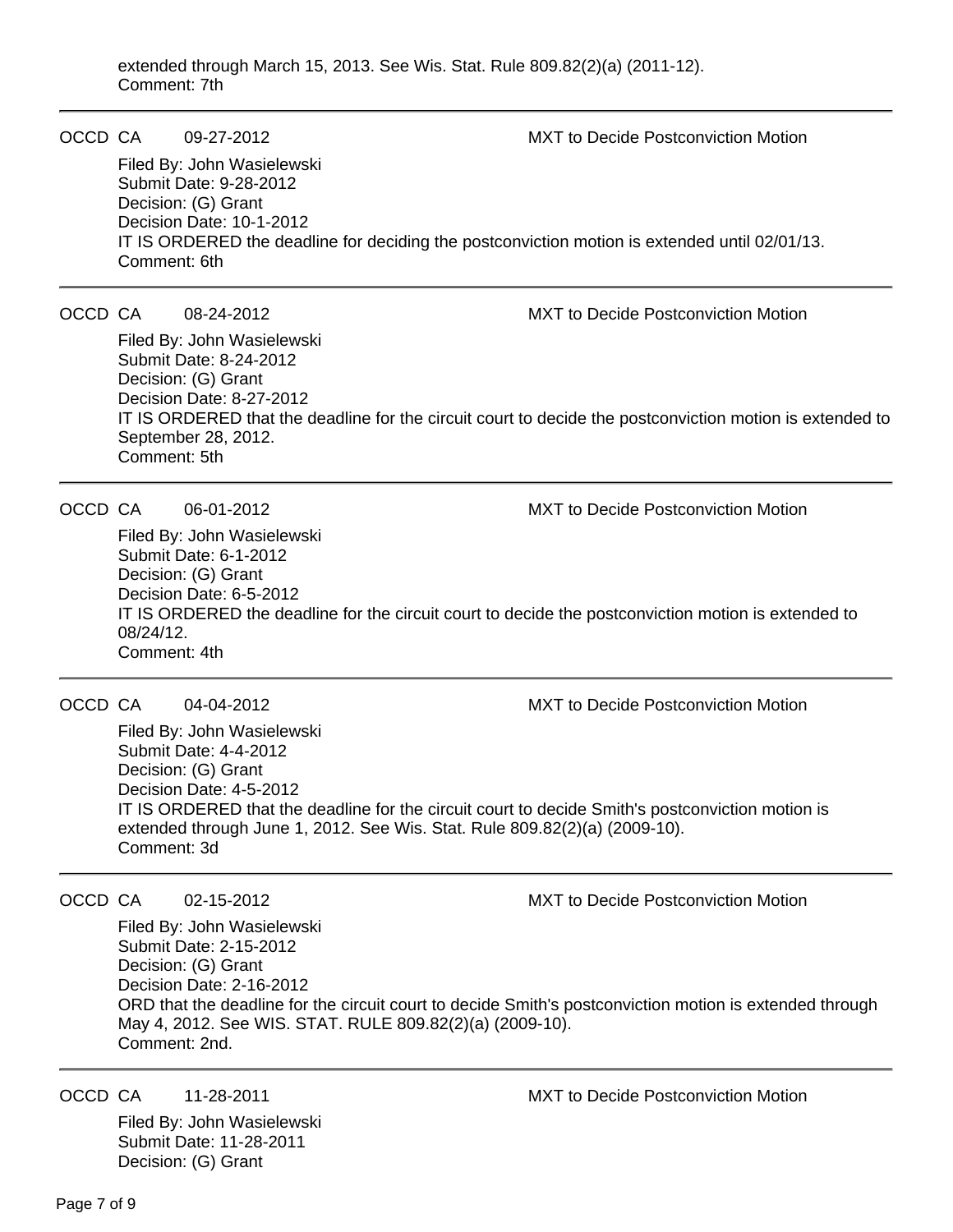OCCD CA 08-17-2011 MXT to file NAP/PCM Filed By: John Wasielewski Submit Date: 8-17-2011 Decision: (G) Grant Decision Date: 8-18-2011 IT IS ORDERED the deadline for Smith to file a postconviction motion or notice of appeal in this matter is extended to 09/30/11. Comment: 7th OCCD CA 06-21-2011 Court Order IT IS ORDERED that the State shall, within fifteen days from the date of this order, file a response to Smith's motion for an extension of the deadline to file a postconviction motion or notice of appeal. See XNP event filed on 6-20-2011 OCCD CA 06-20-2011 MXT to file NAP/PCM Filed By: John Wasielewski Submit Date: 6-20-2011 Decision: (G) Grant Decision Date: 7-7-2011 IT IS ORDERED that the deadline for Smith to file a postconviction motion or notice of appeal is extended through August 19, 2011. See WIS. STAT. RULE 809.82(2)(a)(2009-10). Motion Response Filed By: Gregory Weber Submit Date: 7-5-2011 This motion contains court order(s). Comment: 6th; Response from State to XNP per 6/21/11 cto. OCCD CA 05-02-2011 MXT to file NAP/PCM Filed By: John Wasielewski Submit Date: 5-2-2011 Decision: (G) Grant Decision Date: 5-3-2011 IT IS ORDERED that the deadline for Smith to file a postconviction motion or a notice of appeal is extended through June 17, 2011. See WIS. STAT. RULE 809.82(2)(a)(2009-10). Comment: 5th OCCD CA 12-20-2010 MXT to file NAP/PCM Filed By: John Wasielewski Submit Date: 12-20-2010

Decision: (G) Grant Decision Date: 12-23-2010 IT IS ORDERED that the time for the circuit court to determine Jimmie Lee Smith's competence is extended to April 15, 2011. IT IS FURTHER ORDERED that the deadline for filing a postconviction motion or notice of appeal is extended until April 29, 2011.

OCCD CA 08-20-2010 MXT to file NAP/PCM

Filed By: John Wasielewski Submit Date: 8-20-2010